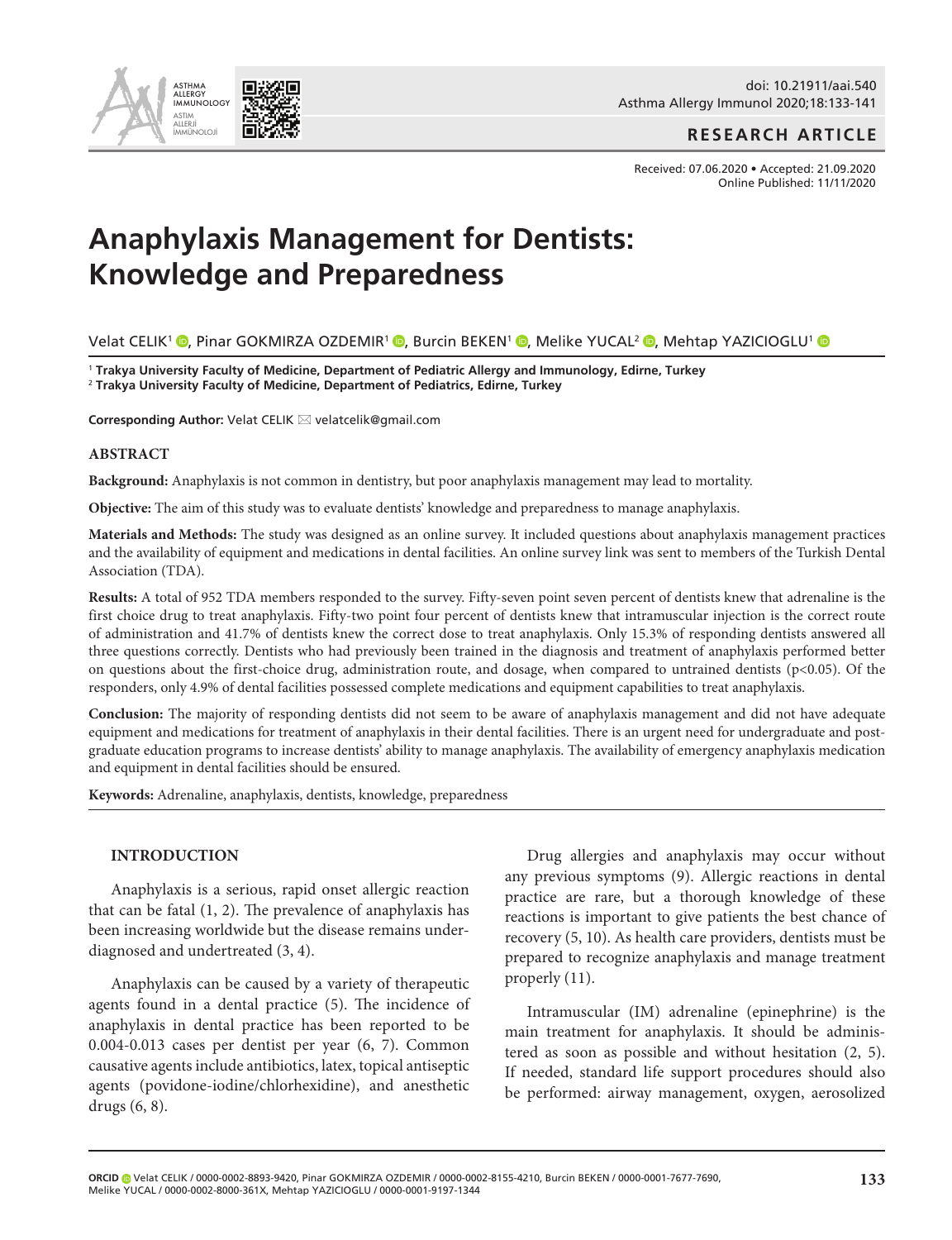β-agonist for bronchospasm, intravenous (IV) crystalloids for hypotension, and interventions for arrhythmias, including atropine for severe bradycardia, defibrillation for ventricular fibrillation, and external cardiac massage and bolus IV adrenaline for cardiac arrest. Steroids and antihistamines are considered to be second line therapies (2, 3, 12). To perform the correct and sufficient intervention, dental facilities should have the essential medications and equipment to treat anaphylaxis.

In our study we aimed to determine the dentists' knowledge of anaphylaxis management and whether they have adequate experience, equipment and medications to treat anaphylaxis in their dental facilities.

## **MATERIAL and METHODS**

We conducted a national exploratory study among dentists in Turkey. We used a structured, self-reported, anonymous online survey.

We used the online survey tool "Onlineanketler®" (*<https://www.onlineanketler.com>*, Enuvo GmbH, Zurich, Switzerland,) to create and conduct the survey. Participant browser session identification (ID) was locked and a cookie was set to prevent multiple submissions. The questionnaire surveyed dentists' general knowledge of anaphylaxis management and preparedness. The survey consisted of 17 questions. Four questions gathered demographic data and 13 asked about anaphylaxis (Table I-IV). The guidelines of the World Allergy Organization, the European Academy of Allergy and Clinical Immunology, and the Turkish National Society of Allergy and Clinical Immunology were used to prepare the survey questions (2, 12-14).

The Turkish Dental Association (TDA) board is the national dentist society and the professional organization for all dentists in Turkey. The TDA approved this study and agreed to use its TDA member list for the survey, which included all ordinary TDA members (n=19,521).

An email containing an online survey link was sent to all TDA members in February 2019. It was sent again in March 2019. Responses were due by the end of April 2019. Study participants were enrolled after obtaining informed consent. The time required to complete the questionnaire was 5-10 minutes. Our study data were obtained from completed questionnaires.

Ethics committee approval was obtained from Trakya University Medical School for the study (Date: 04.02.2019, Decision Number: 02/31).

We performed statistical analysis using the IBM SPSS Statistics for Windows, V.25.0 (IBM, Armonk, New York, USA) software. We used descriptive statistics to summarize responses to the individual questions and to present the results of different subgroups. Statistical significance between the subgroups was assessed using the Chi-square test.

In order to treat anaphylaxis correctly, the dentist should know that adrenaline is the first drug of choice to treat anaphylaxis, should know the correct dose of adrenaline (0.01mg/kg, the maximum dose in adults is 0.5 mg), and should know correct route (intramuscular) to administer adrenaline. We regarded the participants who answered all three questions correctly as having "correct knowledge about adrenaline treatment". We evaluated the factors that may affect the "correct knowledge about adrenaline treatment" with the chi-square test. The possible factors identified with univariate analyses were further analyzed with multivariate logistic regression analysis to determine independent factors affecting the "correct-knowledge about anaphylaxis" among the dentists.

A p-value of less than 0.05 was considered statistically significant.

**Table I. Demographic variables of dentists.**

| <b>Questions</b>                        | Answers $n$ $(\%)$ |
|-----------------------------------------|--------------------|
| 1. Age                                  |                    |
| a. $25-35$                              | 461 (48.4)         |
| $b. 36-45$                              | 203(21.3)          |
| c. $>45$                                | 288 (30.3)         |
| 2. Sex                                  |                    |
| a. Female                               | 453 (47.6)         |
| b. Male                                 | 499 (52.4)         |
| 3. Duration of dental practice (years): |                    |
| a. Less than 5                          | 283 (29.7)         |
| $b.6-15$                                | 279(29.3)          |
| c. $>15$                                | 390(41)            |
| 4. Institution                          |                    |
| a. Private office                       | 756 (79.4)         |
| b. Hospital                             | 196(20.6)          |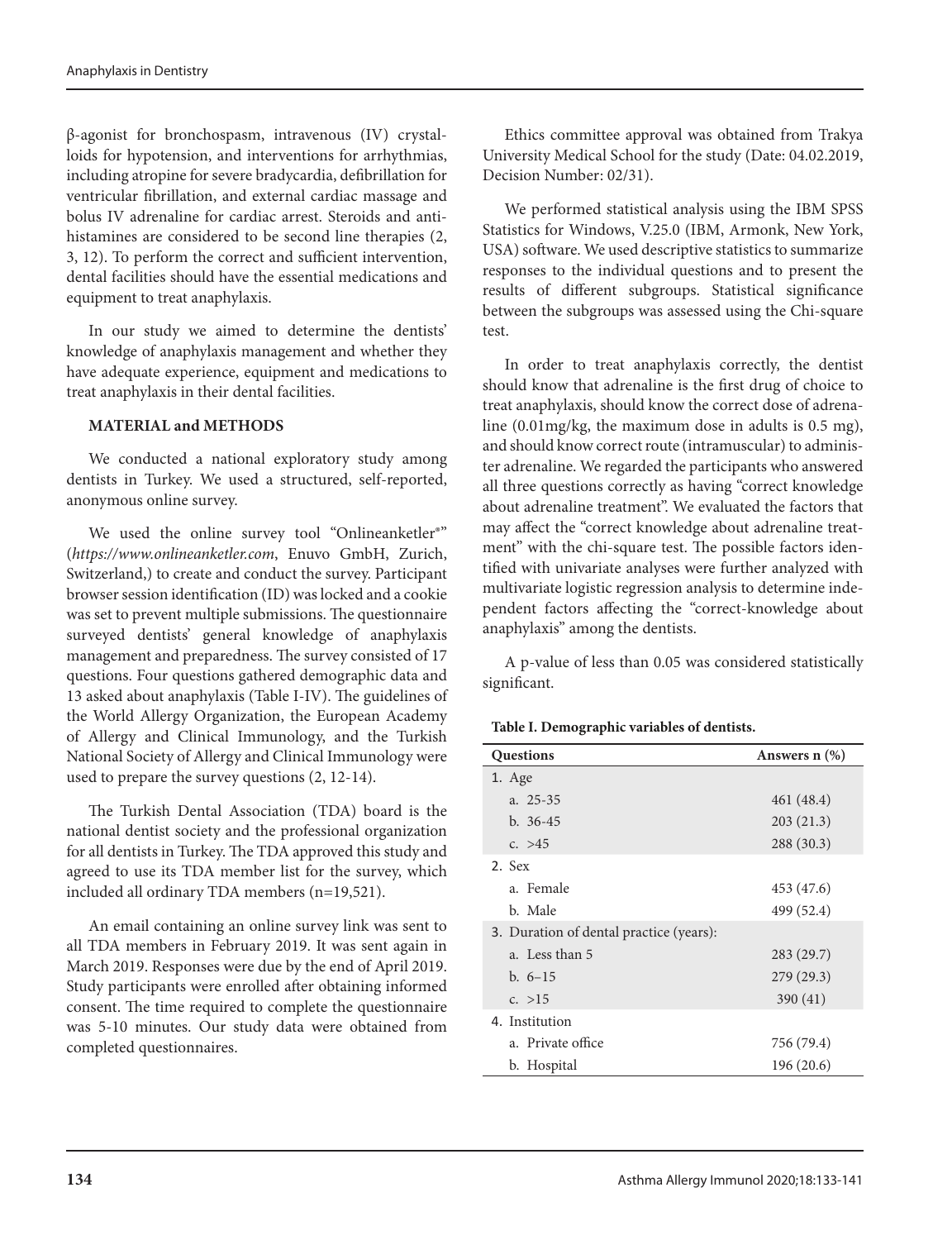**Table II. Anaphylaxis awareness.**

| Questions                                                                                                                                                                                                                   | Answers $n$ $(\%)$ |
|-----------------------------------------------------------------------------------------------------------------------------------------------------------------------------------------------------------------------------|--------------------|
| 1. Do you ask your patients whether they have received local anesthetics in the past before starting your dental<br>procedures?                                                                                             |                    |
| a. Yes                                                                                                                                                                                                                      | 843 (88.6)         |
| b. No                                                                                                                                                                                                                       | 109(11.4)          |
| 2. Do you ask your patients whether they have experienced any allergic reactions against local anesthetics in the<br>past before starting your dental procedures?                                                           |                    |
| a. Yes                                                                                                                                                                                                                      | 858 (90.1)         |
| b. No                                                                                                                                                                                                                       | 94 (9.9)           |
| 3. Do you ask your patients whether they have had any allergy to medications other than local anesthetics, such as<br>latex, chlorhexidine, formaldehyde, benzodiazepine previously before starting your dental procedures? |                    |
| a. Yes                                                                                                                                                                                                                      | 445 (46.7)         |
| b. No                                                                                                                                                                                                                       | 507(53.3)          |
| 4. Which patients do you refer to the allergy department before administering local anesthetics?                                                                                                                            |                    |
| a. Patients had previously experienced an allergic reaction with any local anesthetic.                                                                                                                                      | 922 (96.8)         |
| b. Patients with other allergic diseases, such as eczema, asthma or hay fever.                                                                                                                                              | 143(15)            |
| 5. Have you ever seen a patient with anaphylaxis during dental procedures?                                                                                                                                                  |                    |
| a. Yes                                                                                                                                                                                                                      | 125(13.1)          |
| b. No                                                                                                                                                                                                                       | 827 (86.9)         |
| 6. If you have seen a case with anaphylaxis during dental procedures, has this occurred during your treatment?                                                                                                              |                    |
| a. Yes                                                                                                                                                                                                                      | 45(4.7)            |
| b. No                                                                                                                                                                                                                       | 907 (95.3)         |
| 7. Do you know how to perform cardiopulmonary resuscitation (CPR)?                                                                                                                                                          |                    |
| a. Yes, and I have performed CPR before.                                                                                                                                                                                    | 36(3.8)            |
| b. Yes, but I haven't performed CPR before.                                                                                                                                                                                 | 254(26.7)          |
| c. I had CPR training before, but I don't know well enough to perform it.                                                                                                                                                   | 454 (47.7)         |
| d. No, I didn't have CPR training.                                                                                                                                                                                          | 208(21.8)          |
| 8. Have you ever been trained in the diagnosis and treatment of anaphylaxis?                                                                                                                                                |                    |
| a. Yes                                                                                                                                                                                                                      | 723 (75.9)         |
| b. No                                                                                                                                                                                                                       | 128 (13.4)         |
|                                                                                                                                                                                                                             |                    |
| c. I do not remember                                                                                                                                                                                                        | 101(10.6)          |
| 9. If the patient underwent an allergy test with a local anesthetic and the result revealed no reaction, you can safely<br>use that local anesthetic.                                                                       |                    |
| a. True                                                                                                                                                                                                                     | 57(6)              |
| b. False                                                                                                                                                                                                                    | 895 (94)           |

## **RESULTS**

Our study surveyed 19,521 members of the TDA, and 952 (4.9%) responded to the survey. Half of the responding dentists' ages were between 25-35 years old and 47.6% of dentists were female. Of the participants, 79.4% worked in a private dental office and 20.6% in hospitals. Ninety point one percent of dentists reported that they asked patients about a prior allergic reaction to local anesthetics (LAs)

before any procedure. Only 46.7% reported that they asked about prior reactions to other agents before treatment, such as latex, chlorhexidine, formaldehyde, benzodiazepine. Seventy-five point nine percent of responding dentists have been trained in the diagnosis and treatment of anaphylaxis and 30.5% of the responders described themselves as competent at cardiopulmonary resuscitation (CPR). Fifty-seven point seven percent of responders identified adrenaline as the first drug of choice to treat anaphylaxis,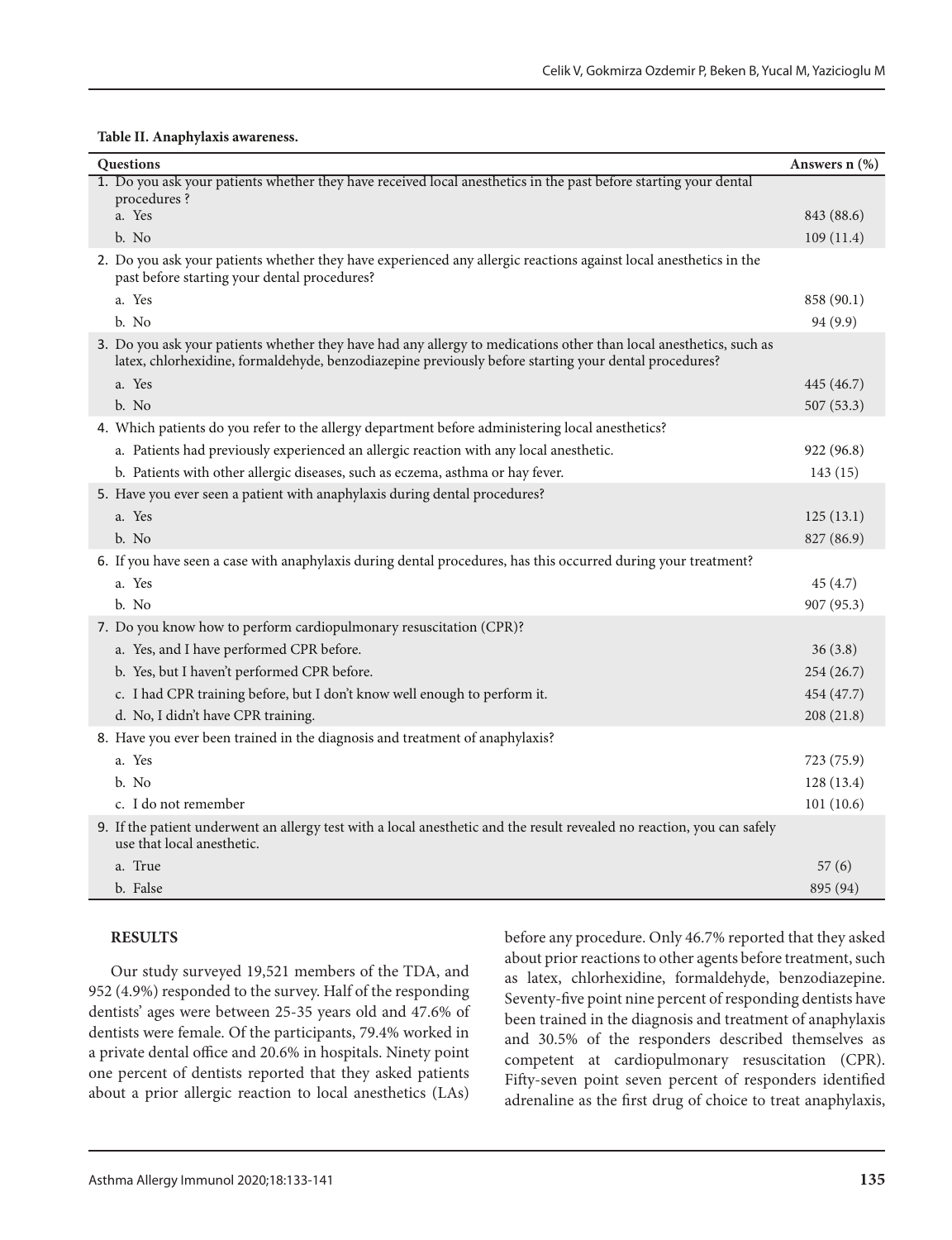## **Table III. Treatment of anaphylaxis.**

| <b>Questions</b>                                                                                                                    | Answers $n$ $(\%)$ |
|-------------------------------------------------------------------------------------------------------------------------------------|--------------------|
| 1. Which drug should be used as the first choice to treat anaphylaxis?                                                              |                    |
| a. Adrenaline                                                                                                                       | 549 (57.7)         |
| b. Antihistamine                                                                                                                    | 260(27.3)          |
| c. Corticosteroids                                                                                                                  | 99 (10.4)          |
| d. Glucagon                                                                                                                         | 0(0)               |
| e. Salbutamol                                                                                                                       | 0(0)               |
| f. I do not know                                                                                                                    | 44(4.6)            |
| 2. Which route do you prefer as the initial route for adrenaline injection?                                                         |                    |
| a. Intramuscular                                                                                                                    | 499 (52.4)         |
| b. Intravenous                                                                                                                      | 273 (28.7)         |
| c. Subcutaneous                                                                                                                     | 127(13.3)          |
| d. I do not know                                                                                                                    | 53 $(5.6)$         |
| 3. What is the dose of intramuscular adrenaline (adrenaline) in an adult patient weighing 70 kg in the treatment of<br>anaphylaxis? |                    |
| a. 0.5 mg                                                                                                                           | 397 (41.7)         |
| b. 0.9 mg                                                                                                                           | 243 (25.5)         |
| c. 1.4 mg                                                                                                                           | 193(20.3)          |
| d. $2 \text{ mg}$                                                                                                                   | 95(10)             |
| e. 14 mg                                                                                                                            | 24(2.5)            |

## **Table IV. Anaphylaxis preparedness.**

| Questions                                                                                                          | Answers $n$ $(\%)$ |
|--------------------------------------------------------------------------------------------------------------------|--------------------|
| Which of the following equipment(s) and medications for the treatment of anaphylaxis are available in your office? |                    |
| a. Adrenaline solution and/or adrenaline auto injector                                                             | 864 (90.8)         |
| b. Tourniquet                                                                                                      | 766 (80.5)         |
| c. 1-mL and 5-mL disposable syringes                                                                               | 888 (93.3)         |
| d. Oxygen tank and mask/nasal prongs                                                                               | 841 (88.3)         |
| e. Diphenhydramine/antihistamine injectable                                                                        | 773 (81.2)         |
| f. Ranitidine or cimetidine injectable                                                                             | 195(20.5)          |
| g. Injectable corticosteroids                                                                                      | 728 (76.5)         |
| h. Ambu-bag, oral airway, laryngoscope, endotracheal tube                                                          | 660 (69.3)         |
| i. Intravenous setup with large-bore catheter                                                                      | 705 (74.1)         |
| j. Intravenous fluids: (Ringer's lactate solution, 0.9% normal saline)                                             | 714 (75)           |
| k. Aerosol $\beta$ 2-bronchodilator and compressor nebulizer                                                       | 250(26.3)          |
| l. Glucagon                                                                                                        | 170 (17.9)         |
| m. Electrocardiogram                                                                                               | 86(9)              |
| n. Stethoscope                                                                                                     | 753 (79.1)         |
| o. Blood pressure cuff                                                                                             | 856 (89.9)         |
| p. Pulse oximeter blood oxygen saturation monitor                                                                  | 228 (23.9)         |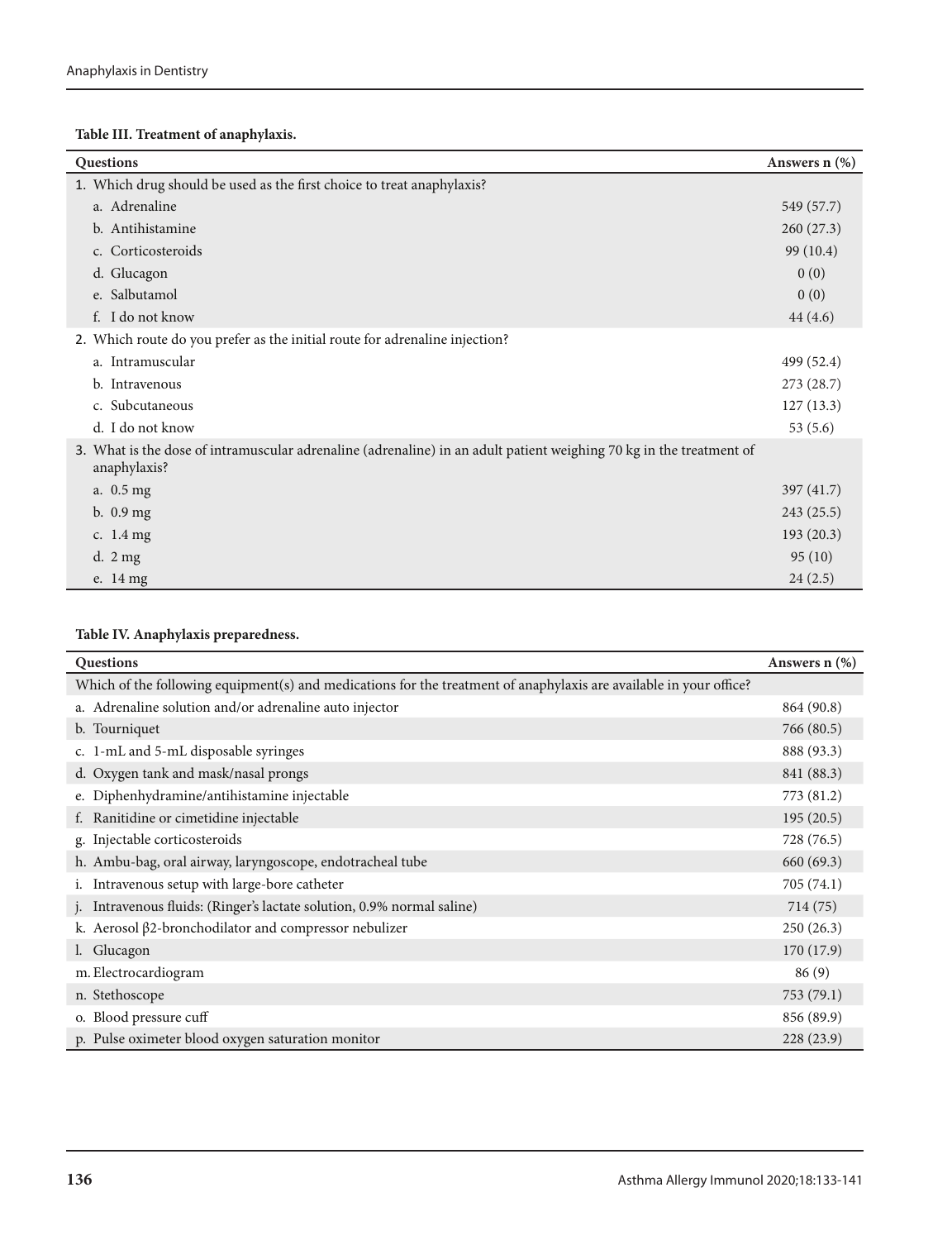52.4% of responders knew the administration route (intramuscular), and 41.7% knew the correct adrenaline dose (Table III). Only 15.3% of responders answered all three questions correctly, so they had "correct knowledge about adrenaline treatment". Six point two percent of these responders do not have adrenaline in their dental facilities. In total, 14.4% of the participants answered all three questions correctly and there was adrenaline available in their dental facilities. So, our findings suggest that only 14.4% of dentists would be able to properly treat an anaphylactic event with adrenaline (Figure 1). Our survey showed that younger dentists are better trained to diagnose and treat anaphylaxis when compared to older dentists. Younger responders were better in knowing adrenaline as the first-choice drug and identify intramuscular delivery as the correct delivery route ( $p<0.05$ ). Dentists who have been trained to diagnose and treat anaphylaxis identified the first-choice drug, initial route and dose better than untrained dentists (p<0.05).

Being trained about anaphylaxis, being younger than 35 years and having less than 5 years of work experience were statistically significantly associated with "correct knowledge about adrenaline treatment". When statistically significant parameters were analyzed in a logistic regression model, being previously trained on anaphylaxis diagnosis and treatment was the only independent factor affecting the "correct knowledge about adrenaline treatment" (OR:2.48, 95% CI: 1.45-4.24, p=0.001) (Table V).

We determined dentists' preparedness to treat anaphylaxis based on the drugs and equipment available in their facilities. Four point nine percent of the overall respondents, 19.4% of the dentists working in hospitals and 1.2% of the ones having private practice reported that they have all necessary medications and equipment in their facility to treat anaphylaxis.

|                                      | Univariate analysis |                   | Multivariate logistic regression analysis |                          |
|--------------------------------------|---------------------|-------------------|-------------------------------------------|--------------------------|
|                                      |                     | <b>OR (95%CI)</b> |                                           | $OR(95\%CI)$             |
| Previously trained about anaphylaxis | < 0.001             | $2.71(1.6-4.6)$   | 0.001                                     | $2.48(1.45-4.24)$        |
| Age $\leq$ 35 years                  | 0.001               | $0.53(0.37-0.76)$ | 0.218                                     | $0.74(0.45-1.2)$         |
| Working experience ≤5 years          | 0.001               | $0.53(0.37-0.76)$ | 0.134                                     | $0.69(0.45-1.2)$         |
| Female gender                        | 0.649               | $0.92(0.65-1.31)$ | $\overline{\phantom{a}}$                  | -                        |
| Institution is private office        | 0.077               | $1.44(0.96-2.17)$ | $\overline{\phantom{0}}$                  | $\overline{\phantom{0}}$ |

**CI:** confidence interval; **OR:** odds.

**\*** In order to treat anaphylaxis correctly: correctly identified adrenaline as first-choice drug, correct administration route and dosage.



**Figure 1.** Dentists who would be able to properly treat anaphylaxis with adrenaline.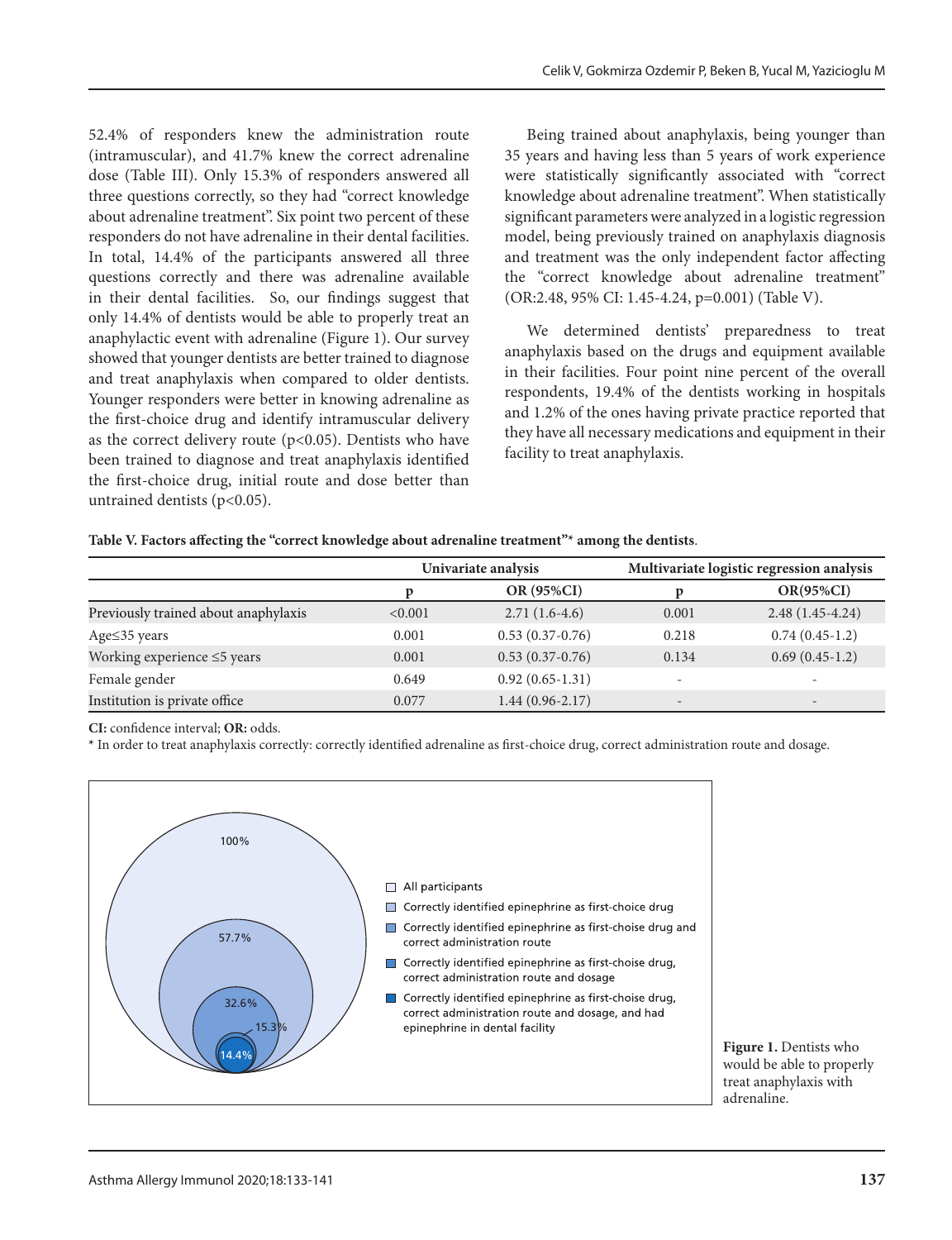## **DISCUSSION**

Our study revealed deficiencies in dentists' knowledge of anaphylaxis treatment. In previous studies, dentists' knowledge in anaphylaxis management was assessed with individual questions. However, rather than as correct answers given to individual questions, when we consider dentists' preparedness as a comprehensive ability to treat anaphylaxis, we showed that the lack of knowledge about anaphylaxis management is more severe than previously reported. To the best of our knowledge, our study is the first study which asked detailed questions about equipment and medications required for the complete treatment of anaphylaxis. Further, to the best of our knowledge, our study surveyed the greatest number of dentists to assess dentists' knowledge and preparedness to treat anaphylaxis. Our results demonstrate that dentists are inadequately trained and ill-equipped to manage anaphylaxis.

In previous studies, 42-72.9% of dentists correctly identified adrenaline as the first-choice drug to treat anaphylaxis. Twenty two point nine-31.3% of dentists knew the correct administration route, and 7-9.3% of dentists knew the correct dosage (9, 10, 15). The rates in our study were 57.7%, 52.4% and 41.7%, respectively. In order to use the adrenaline correctly during anaphylaxis, it is necessary to know all three steps. In previous studies, the rate of dentists who knew all three questions correctly was not examined. In our study, we analyzed this and detected that only 15.3% of dentists answered all three questions correctly. Our findings show that the lack of knowledge about anaphylaxis management is greater than expected. Additionally, some responders who answered all questions correctly do not have adrenaline in their dental facilities. Only 14.4% of dentists would be able to properly treat an anaphylactic event with adrenaline (Figure 1).

Chlorhexidine mouthwash and latex are common causes of anaphylaxis in dental practice. Anaphylaxis to LAs is very rare (5, 8). In our study the majority of participants (90.1%) hypersensitivity asked about LA allergy history but almost half of dentists did not ask about allergic reaction to medications other than LA such as latex, chlorhexidine, formaldehyde, benzodiazepine that are more frequent causes of anaphylaxis. Research by Cetinkaya et al. (9) reported that 91% of dentists asked about LA allergy history before treatment but did not evaluate the history taking habits of dentists about non-LAs medications in their study. Currently, allergen avoidance remains the mainstay of treatment (13). A complete, detailed medical history, which includes allergies, can help to avoid allergens and reduce the risk for anaphylaxis (13, 16). Dentists should take a detailed history including all prior allergic reactions before any dental procedure.

In our study 15% of participants declared that they refer patients with eczema, asthma and allergic rhinitis to allergy clinics. Atopic diseases, such as eczema, asthma and allergic rhinitis are not a risk factor for LA hypersensitivity (17). The presence of previous allergic reaction to LAs in the history is regarded as a risk factor of a similar or even more severe reaction after further exposure to the same agent (18). Nonetheless, when there is uncertainty regarding diagnosis, or if there is any real concern about a possible allergy, it is best to defer dental procedure and refer the patient to an allergist for further work-up (5, 19).

Proper management of anaphylaxis in dental facilities depends on effective and continuing education. Most people who receive CPR training lose their skills after eighteen months (20). The European Resuscitation Council (ERC) suggests that dental care professionals undergo annual practical training in the recognition and management of medical emergencies (16). In our study, 75.9% of dentists had participated in anaphylaxis training, but many dentists were unaware of proper treatment. They were unaware about the first drug of choice to manage anaphylaxis, the proper route for adrenaline injection, and the correct dose of adrenaline. In 2011 Cetinkaya et al. (9) reported that approximately half of Turkish dentists recognized adrenaline as the first drug to use in the treatment of anaphylaxis, 31.5% of dentists knew the proper route for adrenaline injection and 7-9.3% of dentists knew the correct dose of adrenaline. These results may indicate an increased awareness of the proper management of anaphylaxis in Turkey in the last 8 years. In addition, younger dentists in our study were better trained about anaphylaxis than the older ones. The proportion of the younger dentists who chose adrenaline as the first drug and IM route was higher than the older ones. The graduation of new dentists who are better trained to treat anaphylaxis in the last 8 years may have contributed to better awareness about anaphylaxis management. In our study, being previously trained on anaphylaxis diagnosis and treatment was independently associated with better knowledge about correct treatment of anaphylaxis. Our study results indicate that better postgraduate training should be offered to teach proper anaphylaxis treatment.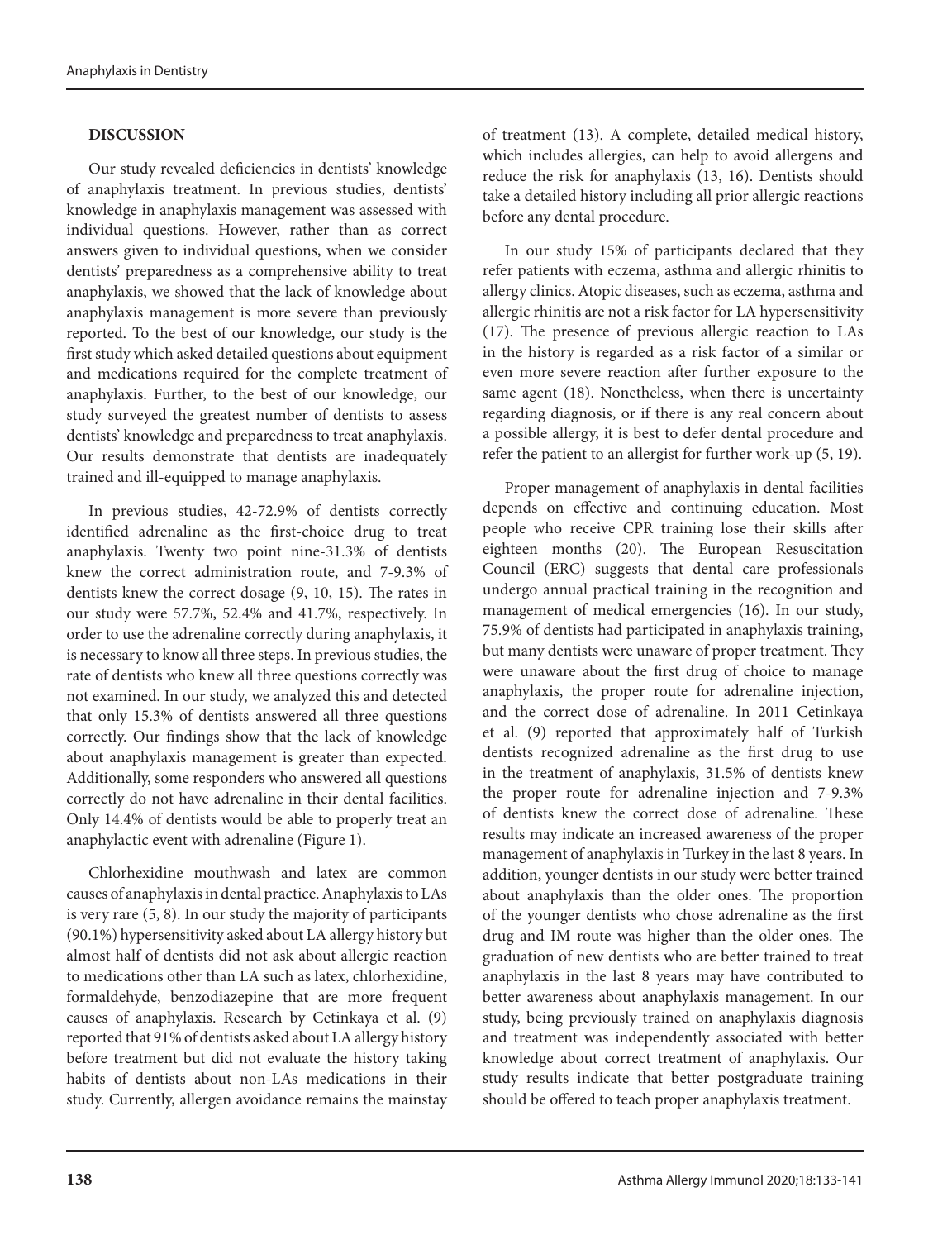Turkish dentistry school curriculums are the same as those in the United States and Europe covering anaphylaxis prevention measures, recognition and emergency treatment of anaphylaxis (9). Despite the education programs in dentistry schools, the deficiency in knowledge in the treatment of anaphylaxis shows the importance of postgraduate education. Over time, knowledge of anaphylaxis management may decrease (21, 22). This can be prevented with repeated training on anaphylaxis at regular intervals (21, 22). Arga et al. (23) reported that physician's ability to diagnose anaphylaxis and proper use of adrenaline autoinjectors were low in their study. In this study, they demonstrated that training physicians on adrenaline auto injector by theoretical, plus practical education, improved its proper use more than three times when monitored after 6 months. In a study conducted on pharmacists, it was shown that e-learning programs also increase long-term anaphylaxis knowledge (21). It is possible to increase the knowledge level of dentists about anaphylaxis by regular postgraduate training on anaphylaxis. Trainings can be in the form of practical, theoretical, e-learning or their combination. The support of the dental associations (for example TDA for Turkey) may be sought to deliver training to dentists.

Although fatality due to anaphylaxis is rare, it is difficult to predict severity (24). Mild symptoms can rapidly progress to cardiovascular and respiratory arrest (13). Cardiopulmonary resuscitation should be performed immediately if cardiorespiratory arrest occurs during anaphylaxis (12). Dentists should be certified in basic life support (BLS) and perform CPR (25). In our study, only 30.5% of participants assessed themselves as competent in CPR, and 21.8% of participants reported that they did not have CPR training. The rate of dentists who reported that they were competent to provide CPR in studies from Poland, Slovenia and Brazil was 58.7%, 50.6% and 43%, respectively (6, 16, 26). Arsati et al. (6) found that 40% of responding dentists in their study had never undergone training in CPR. Our study revealed that most responding dentists did not feel capable of performing CPR. To be prepared to treat anaphylaxis and other medical emergencies, better CPR training is required at both the under and postgraduate levels.

Dentist facilities should have an established protocol to manage anaphylaxis and have appropriate equipment and medications to treat anaphylactic reaction. In this study we asked whether recommended equipment and medications

were available for treatment of anaphylaxis and other common emergencies. Position statements on office equipment for treatment of anaphylaxis and other common emergencies include those from the American Academy of Allergy, Asthma, and Immunology; (Joint Task Force on Practice Parameters, Board of Directors); American College of Allergy, Asthma, and Immunology; World Allergy Organization; and World Health Organization (3, 13, 14, 27). To the best of our knowledge our study is the first to investigate the presence of all necessary medications and equipment required to treat anaphylaxis in a dental facility. While adrenaline was available in 90.8% of dental facilities, only 19.4% of dentists who worked in the hospital and 1.2% dentist who worked in the private office reported having access to all equipment and medications in their dental facilities. Cetinkaya et al. (9) reported that 56% of privatepractice dentists have adrenaline in their offices, however, their research did not investigate other medications and equipment. Krishnamurthy et al. (10) reported that 62% of the dentists had emergency medicine kits in their facility but they did not examine the contents of the emergency medicine kit. Our research uncovered a lack of essential equipment and medication to treat anaphylaxis in dental facilities. Availability of emergency medical equipment in dental facilities is critical to adequate management of anaphylaxis.

An adrenaline auto injector is a medical device for injecting adrenaline quickly, at the correct dose, at the correct concentration, and through the correct route. Adrenaline auto injectors are used in the community to treat anaphylaxis (28). There has been a licensed adrenaline auto injector (Penepin®) in Turkey since 2016. The presence of adrenaline auto injectors in dental facilities can help ensure the correct and prompt delivery of adrenaline. Owning the adrenaline auto injector may be vital for use in case of need.

Our study is limited by the nature of our survey instrument. Dentists performed self-assessments of their own skills, which is not an objective evaluation. However, in this type of questionnaire surveys, it must be assumed that the responses are correct. In addition, our study is national, which compromises the generalizability of the results. However, the results of the study conducted by Çetinkaya et al. (9) in our country were similar to the results of another country, and the results of our study may also show the current situation in other countries.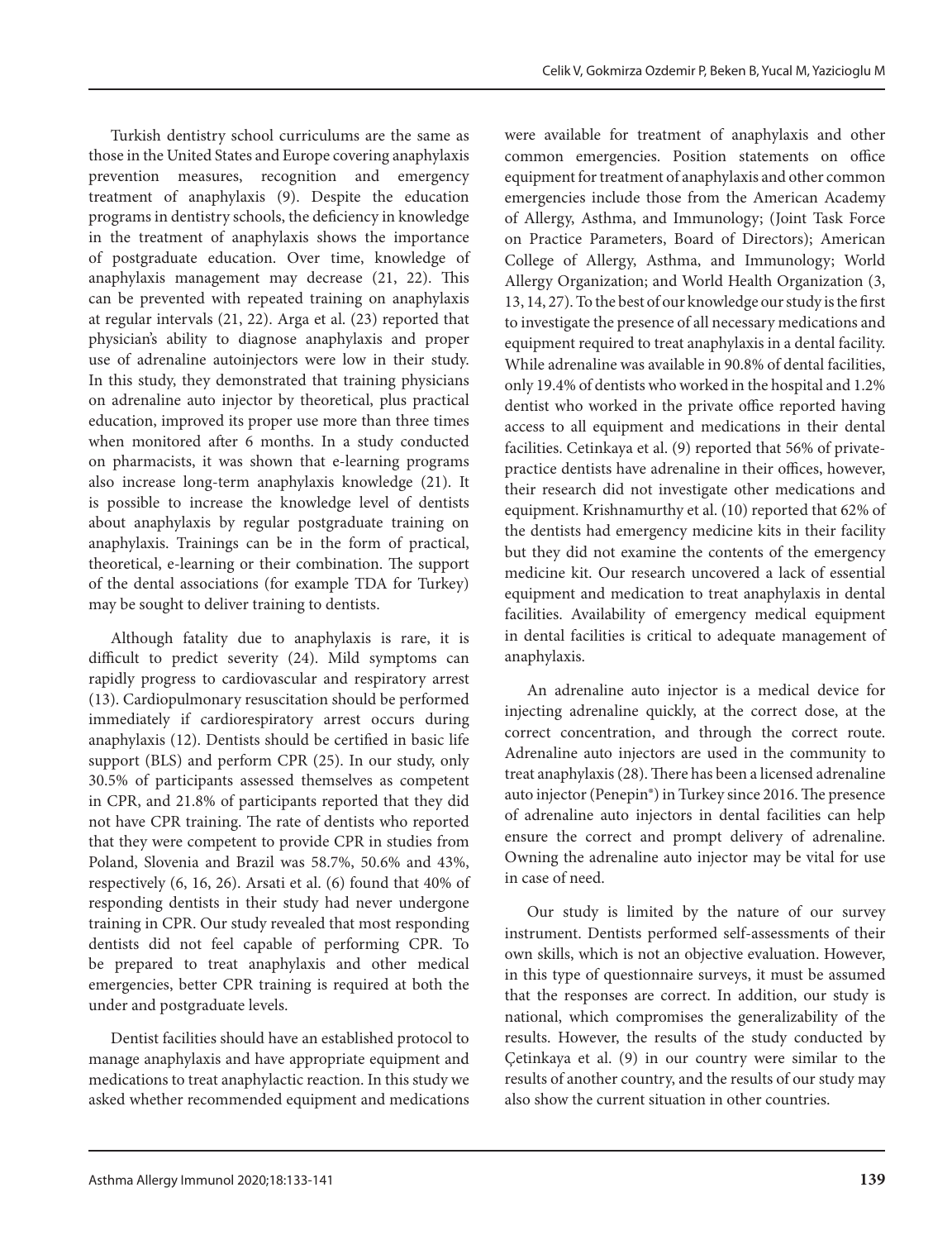The strength of our study is that, to the best of our knowledge, this is the largest study to survey the knowledge of the dentists about anaphylaxis management. Adrenaline is the first-choice drug in the anaphylaxis treatment; however, sometimes adrenaline injection alone is insufficient and additional treatment may be required. In our study, we asked detailed questions about equipment and medications required for the complete treatment of anaphylaxis.

In conclusion, the majority of the dentists did not seem to be aware of anaphylaxis management and did not have adequate equipment and medications for treatment of anaphylaxis in their dental facilities. Inexperience and lack of training to manage anaphylaxis may lead to undesirable outcomes. Adverse consequences may arise from legal actions brought by patients, since a dentist is ultimately responsible for managing all emergency situations in a dental facility. There is a need for undergraduate and post-graduate education programs to educate dentists in the management of anaphylaxis. Furthermore, required emergency medications and equipment to manage anaphylaxis should be available in dental facilities

## **ACKNOWLEDGEMENT**

We would like to thank The Turkish Dental Association (TDA) and their members for their participation in the survey.

## **REFERENCES**

- 1. Simons FE. Anaphylaxis. J Allergy Clin Immunol 2010;125(Suppl. 2):S161-81.
- 2. Orhan F, Civelek E, Sahiner UM, Arga M, Can D, Calikaner AZ, Cetinkaya F, Ercan Saricoban H, et al. Anaphylaxis: Turkish National Guideline 2018. Asthma Allergy Immunology 2018;16, (Suppl. 1):S1-62.
- 3. Brown SGA, Kemp SF, Lieberman PL. Anaphylaxis. In: Adkinson NF Bochner BS, Burks AW, Busse WW, Holgate ST, Lemanske RF, O'Hei RE (eds). Middleton's Allergy Principles and Practice. 8th ed. Philadelphia: Saunders Elsevier, 2014:1237-59.
- 4. Simons FE, Ebisawa M, Sanchez-Borges M, Thong BY, Worm M, Tanno LK, et al. 2015 update of the evidence base: World Allergy Organization anaphylaxis guidelines. World Allergy Organ J 2015;8:32.
- 5. Maher NG, de Looze J, Hoffman GR. Anaphylaxis: An update for dental practitioners. Aust Dent J. 2014;59:142-273.
- 6. Arsati F, Montalli VA, Florio FM, Ramacciato JC, da Cunha FL, Cecanho R, et al. Brazilian dentists' attitudes about medical emergencies during dental treatment. J Dent Educ 2010;74:661- 6.
- 7. Girdler NM, Smith DG. Prevalence of emergency events in British dental practice and emergency management skills of British dentists. Resuscitation 1999;41:159-67.
- 8. Truhlar A, Deakin CD, Soar J, Khalifa GE, Alfonzo A, Bierens JJ, et al. European Resuscitation Council Guidelines for Resuscitation 2015: Section 4. Cardiac arrest in special circumstances. Resuscitation 2015;95:148-201.
- 9. Cetinkaya F, Sezgin G, Aslan OM. Dentists' knowledge about anaphylaxis caused by local anaesthetics. Allergol Immunopathol 2011;39:228-31.
- 10. Krishnamurthy M, Venugopal NK, Leburu A, Kasiswamy Elangovan S, Nehrudhas P. Knowledge and attitude toward anaphylaxis during local anesthesia among dental practitioners in Chennai - a cross-sectional study. Clin Cosmet Investig Dent 2018;10:117-21.
- 11. Alvarez-Perea A, Tanno LK, Baeza ML. How to manage anaphylaxis in primary care. Clin Transl Allergy 2017;7:45.
- 12. Muraro A, Roberts G, Worm M, Bilo MB, Brockow K, Fernandez Rivas M, et al. Anaphylaxis: Guidelines from the European Academy of Allergy and Clinical Immunology. Allergy 2014;69:1026-45.
- 13. Lieberman P, Nicklas RA, Randolph C, Oppenheimer J, Bernstein D, Bernstein J, et al. Anaphylaxis-a practice parameter update 2015. Ann Allergy Asthma Immunol 2015;115:341-84.
- 14. Simons FE, Ardusso LR, Bilo MB, El-Gamal YM, Ledford DK, Ring J, et al. World allergy organization guidelines for the assessment and management of anaphylaxis. World Allergy Organ J 2011;4:13-37.
- 15. Eskandari N, Nekourad M, Bastan R. The awareness of anaphylaxis reaction to local anesthesia in Dentistry. Journal of Allergy and Asthma 2014;1:1.
- 16. Smereka J, Aluchna M, Aluchna A, Szarpak L. Preparedness and attitudes towards medical emergencies in the dental office among Polish dentists. Int Dent J 2019;69:321-8.
- 17. Yilmaz I, Ozdemir SK, Aydin O, Celik GE. Local anesthetics allergy: Who should be tested? Eur Ann Allergy Clin Immunol 2018;50:66-71.
- 18. Grzanka A, Wasilewska I, Sliwczynska M, Misiolek H. Hypersensitivity lo local anesthetics. Anaesthesiol Intensive Ther 2016;48:128-34.
- 19. Speca SJ, Boynes SG, Cuddy MA. Allergic reactions to local anesthetic formulations. Dent Clin North Am 2010;54:655-64.
- 20. Chate RA. Evaluation of a dental practice cardiopulmonary resuscitation training scheme. Br Dent J 1996;181:416-20.
- 21. Salter SM, Vale S, Sanfilippo FM, Loh R, Clifford RM. Long-term effectiveness of online anaphylaxis education for pharmacists. Am J Pharm Educ 2014;78:136.